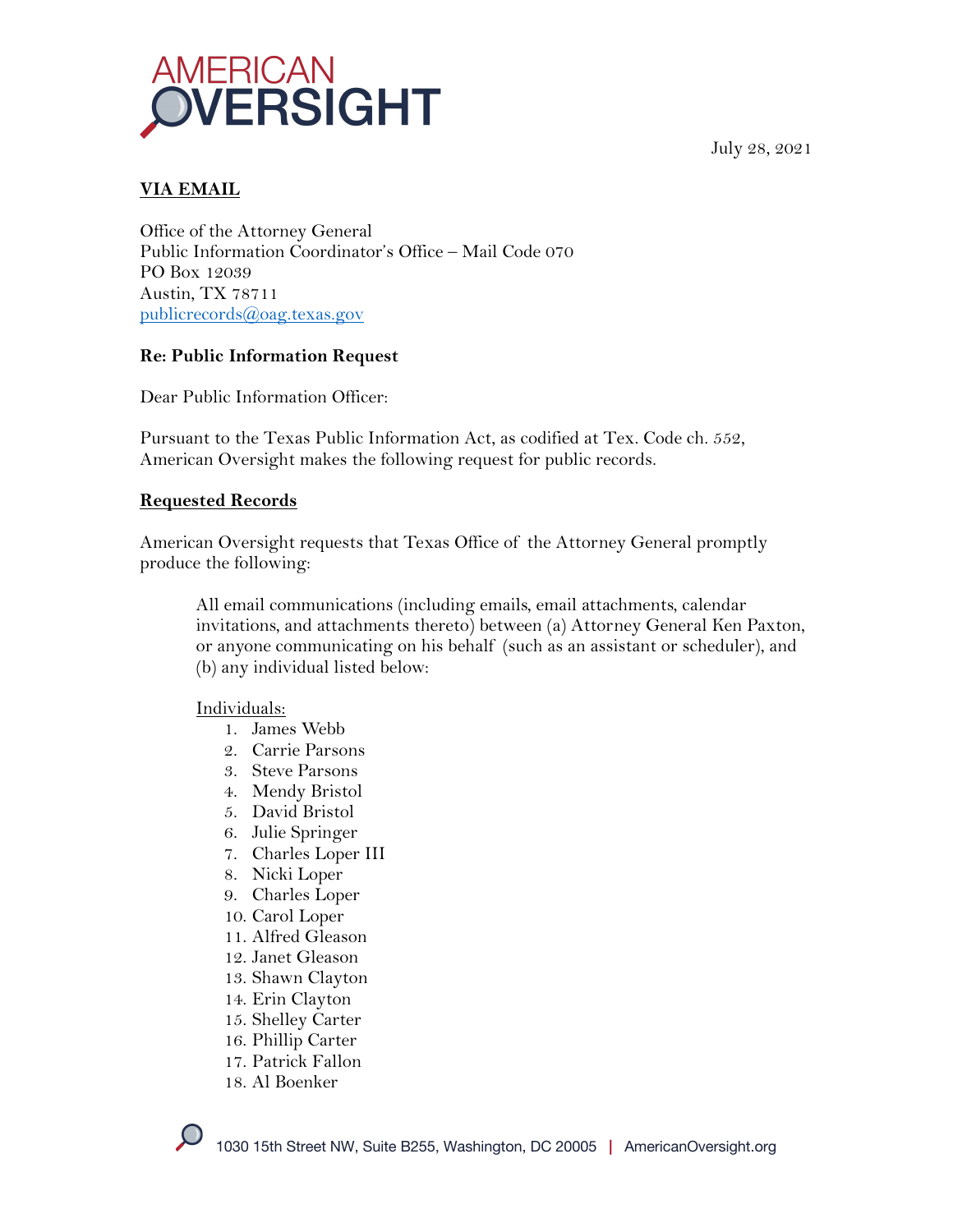19. Don Dyer 20. Carlos Benavides 21. Dean Kennedy

Please provide all responsive records from January 1, 2020, to the date the search is conducted.

American Oversight insists that your office use the most up-to-date technologies to search for responsive information and take steps to ensure that the most complete repositories of information are searched. American Oversight is available to work with you to craft appropriate search terms. **However, custodian searches are still required; governmental authorities may not have direct access to files stored in .PST files, outside of network drives, in paper format, or in personal email accounts.**

Please search all records regarding official business. **You may not exclude searches of files or emails in the personal custody of your officials, such as personal email accounts.** Emails conducting government business sent or received on the personal account of a governmental authority's officer or employee constitutes a record for purposes of the Texas Public Information Act.1

In the event some portions of the requested records are properly exempt from disclosure, please disclose any reasonably segregable non-exempt portions of the requested records. If it is your position that a document contains non-exempt segments, but that those non-exempt segments are so dispersed throughout the document as to make segregation impossible, please state what portion of the document is non-exempt, and how the material is dispersed throughout the document. If a request is denied in whole, please state specifically that it is not reasonable to segregate portions of the record for release.

Please take appropriate steps to ensure that records responsive to this request are not deleted by your office before the completion of processing for this request. If records potentially responsive to this request are likely to be located on systems where they are subject to potential deletion, including on a scheduled basis, please take steps to prevent that deletion, including, as appropriate, by instituting a litigation hold on those records.

To ensure that this request is properly construed, that searches are conducted in an adequate but efficient manner, and that extraneous costs are not incurred, American Oversight welcomes an opportunity to discuss its request with you before you undertake your search or incur search or duplication costs. By working together at the outset, American Oversight and your office can decrease the likelihood of costly and time-consuming litigation in the future.

Where possible, please provide responsive material in electronic format by email or in PDF or TIF format on a USB drive. Please send any responsive material being sent by

<sup>1</sup> Tex. Code § 552.002(a-2); *see also Adkisson v. Paxton*, 459 S.W.3d 761, 773 (Tex. App. 2015).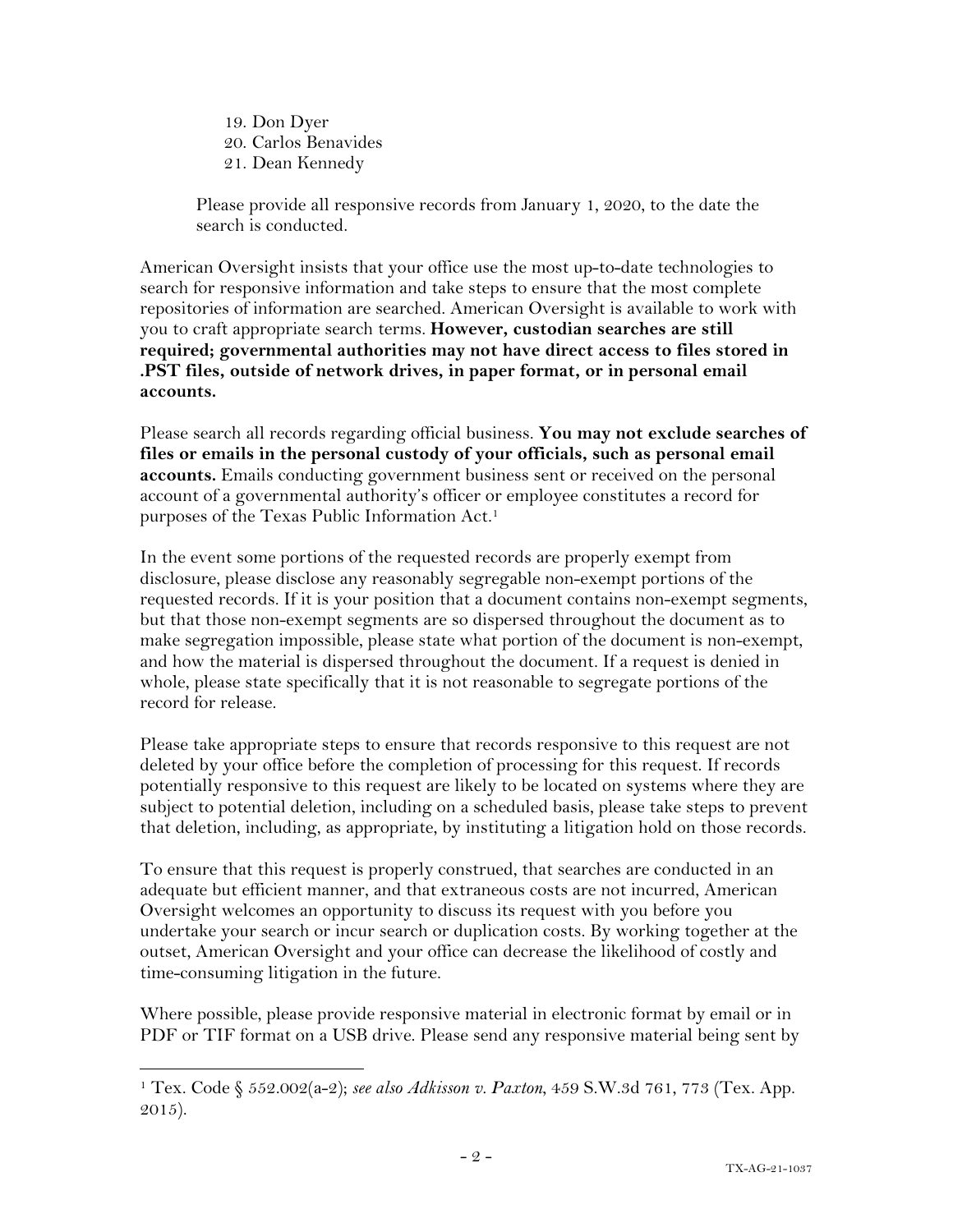mail to American Oversight, 1030 15th Street NW, Suite B255, Washington, DC 20005. If it will accelerate release of responsive records to American Oversight, please also provide responsive material on a rolling basis.

# **Fee Waiver Request**

In accordance with Tex. Code  $\S$  552.267(a), American Oversight requests a waiver of fees associated with processing this request for records, because such a waiver "is in the public interest because providing the copy of the information primarily benefits the general public." The requested records are directly related to the work of state officials, with the potential to shed light on communications Attorney General Paxton may have with his individuals who have given him monetary and other gifts during his time at Attorney General.<sup>2</sup> This matter is a subject of substantial public interest in Texas.<sup>3</sup> Accordingly, release of records that may help the public understand the operations and activities of state officials is in the public interest.

Release of the requested records will primarily benefit the public.<sup>4</sup> As a  $501(c)(3)$ nonprofit, American Oversight does not have a commercial purpose and the release of the requested records is not in American Oversight's financial interest, but is rather in the public interest. American Oversight is committed to transparency and makes the responses governmental authorities provide to public records requests publicly available. As noted, the subject of this request is a matter of public interest, and the public would benefit from an enhanced understanding of the government's activities through American Oversight's analysis and publication of these records. American Oversight's mission is to promote transparency in government, to educate the public about government activities, and to ensure the accountability of government officials. American Oversight uses the information gathered, and its analysis of it, to educate the public through reports, press releases, or other media. American Oversight also makes materials it gathers available on its public website and promotes their availability on social media platforms, such as Facebook and Twitter.<sup>5</sup>

disclosures-for-ag-paxton. 3 *See e.g*., Patrick Sitvek, *In New Disclosure, Texas AG Ken Paxton Says He Received \$84,000 in Gifts for His Legal Defense in 2017,* Tex. Trib. (Feb. 13, 2018, 3:00 PM), https://www.texastribune.org/2018/02/13/paxton-got-84000-legal-defense-2017 new-disclosure-shows/; Jake Bleiberg & Paul J. Weber, *Amid FBI Probe, Texas Official Hired from Big Donor Family,* ABC News (Mar. 10, 2021, 6:33 PM), https://abcnews.go.com/US/wireStory/amid-fbi-probe-texas-official-hired-big-donor-

<sup>2</sup> If further identifying information is needed, please see American Oversight, *Texas Ethics Commission Financial Disclosures for AG Paxton,* June 15, 2021, https://www.americanoversight.org/document/texas-ethics-commission-financial-

<sup>76375672.&</sup>lt;br><sup>4</sup> Tex. Code § 552.267(a).

<sup>&</sup>lt;sup>5</sup> American Oversight currently has approximately 15,700 followers on Facebook and 106,600 followers on Twitter. American Oversight, Facebook,

https://www.facebook.com/weareoversight/ (last visited July 20, 2021); American Oversight (@weareoversight), Twitter, https://twitter.com/weareoversight (last visited July 20, 2021).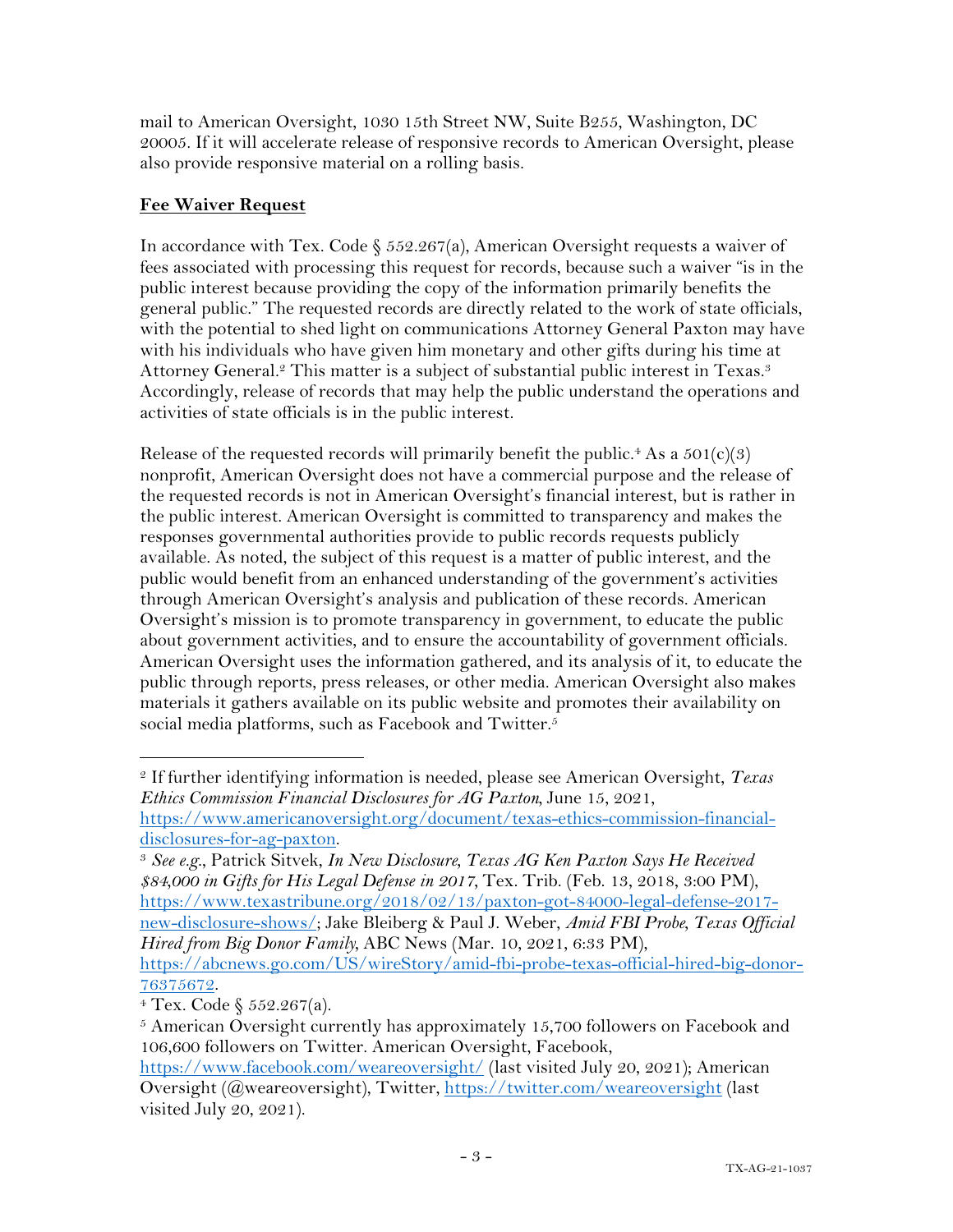American Oversight has also demonstrated its commitment to the public disclosure of documents and creation of editorial content through numerous substantive analyses posted to its website.6 Examples reflecting this commitment to the public disclosure of documents and the creation of editorial content include the posting of records related to the organization's investigations into misconduct and corruption in state governments; <sup>7</sup> the posting of records related to the Trump Administration's contacts with Ukraine and analyses of those contacts;<sup>8</sup> posting records and editorial content about the federal government's response to the Coronavirus pandemic;<sup>9</sup> posting records received as part of American Oversight's "Audit the Wall" project to gather and analyze information related to the administration's proposed construction of a barrier along the U.S.-Mexico border, and analyses of what those records reveal;<sup>10</sup> the posting of records related to an ethics waiver received by a senior Department of Justice attorney and an analysis of what those records demonstrated regarding the Department's process for issuing such waivers;11 and posting records and analysis of federal officials' use of taxpayer dollars to charter private aircraft or use government planes for unofficial business.12

Accordingly, American Oversight qualifies for a fee waiver. If your office denies our request for a fee waiver, please notify American Oversight of any anticipated fees or costs in excess of \$40 prior to incurring such costs or fees.

<sup>&</sup>lt;sup>6</sup> News, American Oversight, <u>https://www.americanoversight.org/blog</u>.<br><sup>7</sup> State Investigations, American Oversight, <u>https://www.americanoversight.org/states</u>.<br><sup>8</sup> Trump Administration's Contacts with Ukraine, American O

https://www.americanoversight.org/investigation/the-trump-administrationscontacts-with-ukraine.

<sup>9</sup> *See generally The Trump Administration's Response to Coronavirus*, American Oversight, https://www.americanoversight.org/investigation/the-trump-administrationsresponse-to-coronavirus; *see, e.g.*, *CDC Calendars from 2018 and 2019: Pandemic-Related Briefings and Meetings*, American Oversight, https://www.americanoversight.org/cdccalendars-from-2018-and-2019-pandemic-related-briefings-and-meetings. <sup>10</sup> *See generally Audit the Wall*, American Oversight,

https://www.americanoversight.org/investigation/audit-the-wall; *see, e.g.*, *Border Wall Investigation Report: No Plans, No Funding, No Timeline, No Wall*, American Oversight, https://www.americanoversight.org/border-wall-investigation-report-no-plans-nofunding-no-timeline-no-wall. 11 *DOJ Records Relating to Solicitor General Noel Francisco's Recusal*, American Oversight,

https://www.americanoversight.org/document/doj-civil-division-response-noelfrancisco-compliance; *Francisco & the Travel Ban: What We Learned from the DOJ Documents*, American Oversight, https://www.americanoversight.org/francisco-thetravel-ban-what-we-learned-from-the-doj-documents.

<sup>&</sup>lt;sup>12</sup> See generally Swamp Airlines: Chartered Jets at Taxpayer Expense, American Oversight, https://www.americanoversight.org/investigation/swamp-airlines-private-jetstaxpayer-expense; *see, e.g.*, *New Information on Pompeo's 2017 Trips to His Home State*, American Oversight, https://www.americanoversight.org/new-information-onpompeos-2017-trips-to-his-home-state.